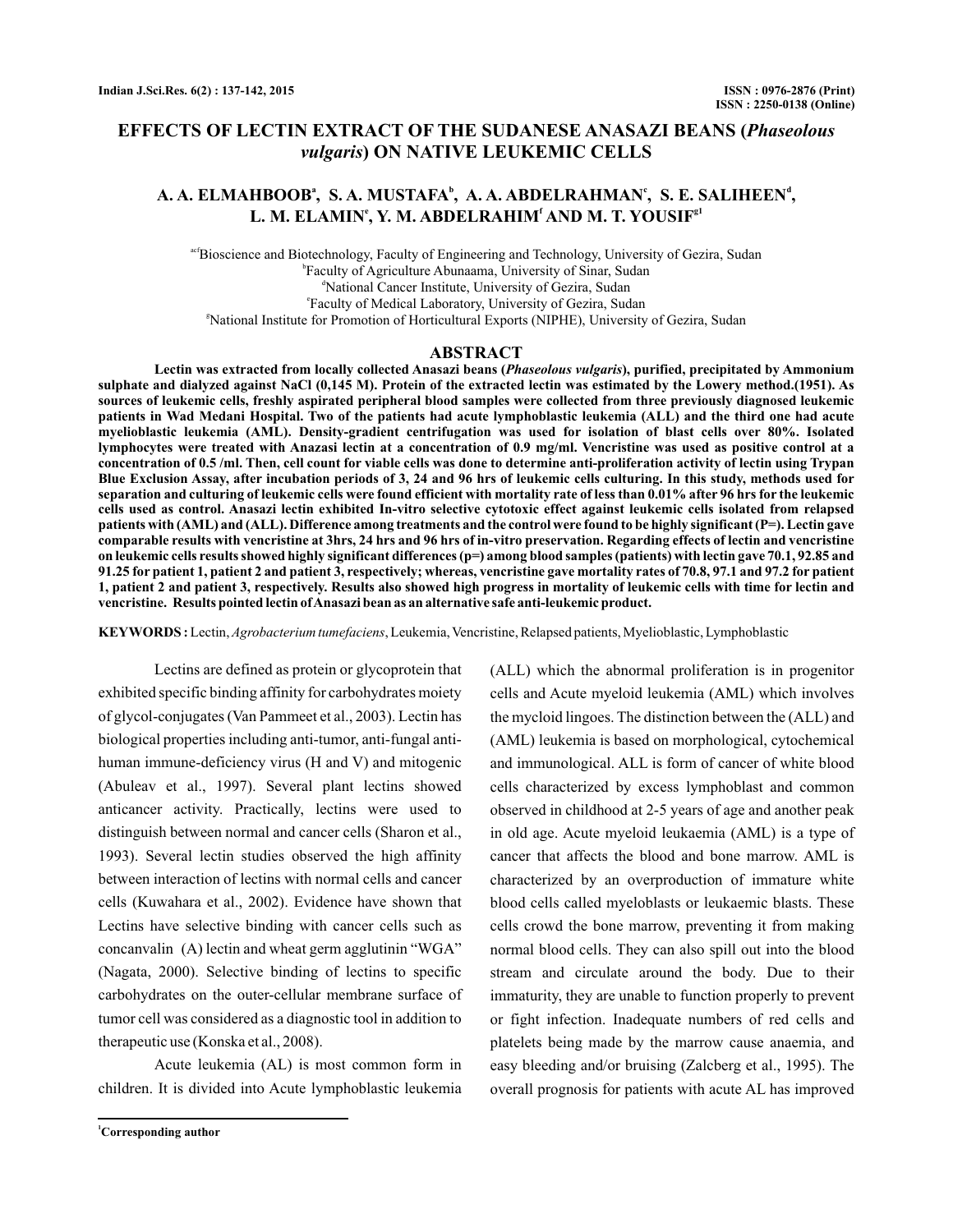over the last decades, with an overall survival of approximately 45-60% for adults (Faderl et al., 2010) and 80% for children (Robinson el al., 2008). Relapse of drug resistant leukemia remains a significant problem despite cure rates in children are high. Recurrent leukemia leads to death in 50-95% of cases depending on the site of recurrent (Gaynon, et al., 2000). Moreover, survivors often suffer from secondary neoplasms and chronic or late-occuring health problems (Cheng et al., 2003).

The objective of this study was to examine effects of lectin from indigenous Anazasi bean on native leukemic cells (ALL and AML types) in comparison with vencristine as an anti-cancer drug.

### **MATERIALSAND METHODS**

Experiments were conducted at the laboratory of the Sudanese Standards and Metrology Organization (SSMO) in Gezira State-Sudan in 2014-015. This study aimed at examining anticancer activity of Lectin extracts of the local Anazasi cultivar collected from the local market. Leukemic cells extraction, purification and preservation techniques were developed for the purpose of conducting this study. Such techniques were optimized during the course of this study for further applications in related studies.

#### **Reagent**

The leukemic drug Vincristine; antibiotics such as streptomycin and pencillin G were obtained from Wad Medani Hospital Pharmacy; RPMi, 1640 complete medium, histopaque 1077, trypan blue 0.4% were obtained from Sigma.

## **Plant Material Used**

Anasazi beans (Phaselous vulgaris) were purchased from local market, which originated in North of Sudan (Shendi region).

## **Experimental Procedure**

Five grams of Anasazi beans were ground to powder and mixed with physiological saline (0, 145 m) (1: 8

 $w/v$ ) and kept overnight at  $4^{\circ}$ C. The obtained homogenate was filtered through cheesecloth followed by filtering with Wattman number 1 filter paper. The supernatant solution was taken and subjected to centrifugation at 6000 rpm for 15 minutes at room temperature. The obtained supernatant protein on saline extract was fractionated with saturated ammonium sulphate at 30%, 60% and 80%, respectively. Then, the precipitated protein was collected by centrifugation at 6000 rpm for 10 minutes. The three protein pellets obtained at different concentration of ammonium sulfate were combined in one tube, dissolved with minimal volume of physiological saline and subjected to dialysis against physiological saline NaCl overnight with twice buffer changes. Protein was estimated by Lowery method (Lowery et al., 1951).

### **Patients Clinical Details**

This study was conducted on three patients with confirmed diagnosis of acute leukemia (AL) with blast cells over 80%. All procedures were performed upon the approval of the Ethical Committee of Ministry of Health in Gezira State and Wad Medani Hospital (May 2015).

#### **Cells Preparation**

Three ml of freshly aspirated blood in heperinized tubes were collected from each patient. Leukocytes were isolated from blood samples by density gradient separation using histopaque 1077.

#### **Cells Viability**

Cells viability were determined by using trypan blue exclusion 0.4% mixed with pure cells suspension at a ratio of  $1:1$ .

## **Cells Culture**

Fresh isolated leukocytes were maintained in RPMi 1640 complete medium supplemented with 10% fetal bovine serum, 100 l/ml streptomycin and 100 u/ml penicillin G. The cells were cultured at  $37^{\circ}$ C in incubator containing  $5\%$  CO<sub>2</sub>.

| Table 1 : Patients' Clinical Details |  |
|--------------------------------------|--|
|--------------------------------------|--|

| <b>Samples</b>     | Source    | Sex type | Old            | <b>Diagnosis</b>                                   |
|--------------------|-----------|----------|----------------|----------------------------------------------------|
| Sample 1           | Patient 1 | Female   | $\overline{4}$ | ALL, newly diagnosed. She didn't receive any drugs |
| Sample 2 Patient 2 |           | Female   | 70             | AML cell blast over 80% relapsed                   |
| Sample 3           | Patient 3 | Male     |                | ALL, cell blast over 80%                           |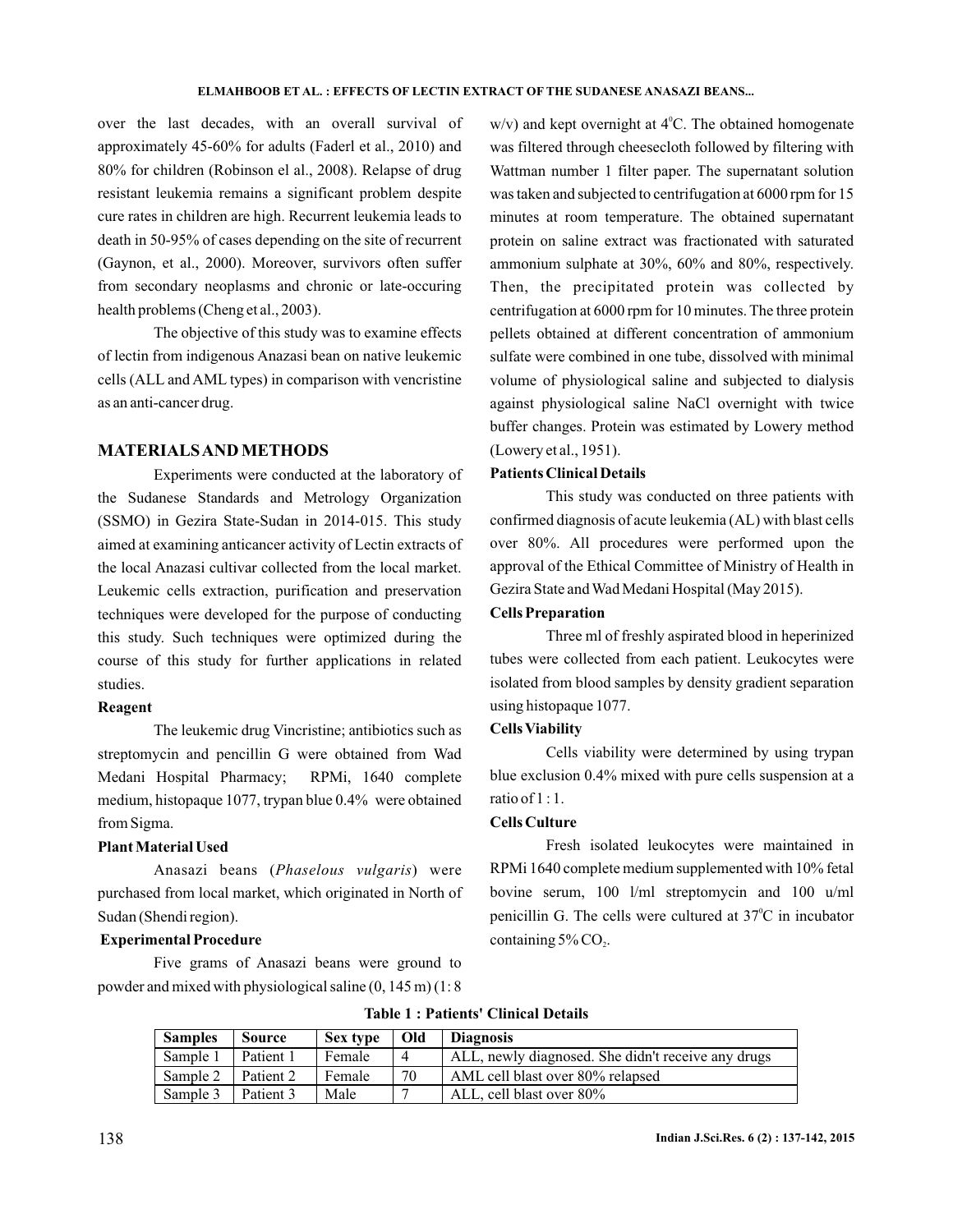

**Figure 1 : Effect of Anazasi Lectin on Acute Lymphoblastic Leukemic Cells Sample Obtained from Patient 1**



**Figure 2 : Effect of Anazasi Lectin on Acute Myeloblastic Leukemic Cells Sample Obtained From Patient 2**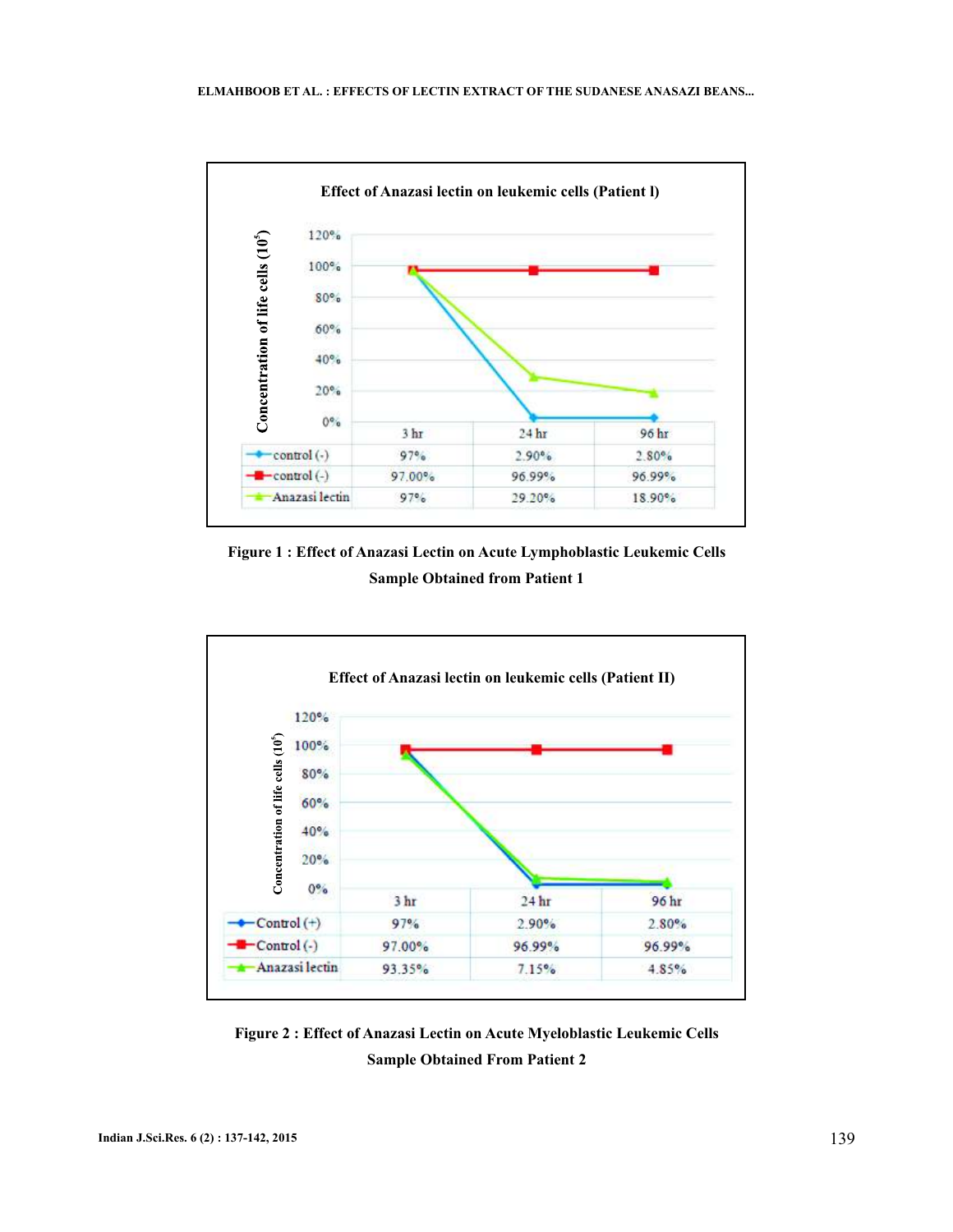

**Figure 3 : Effect of Anazasi Lectin on Acute Lymphoblastic Leukemic Cells Sample Obtained from Patient 3**

## **Assessment ofAnti-Proliferation**

Pure cells were suspended in RPMi 1640 medium and seeded in 24 well micro plates culture tubes at a density of 105 cell/well and immediately treated with lectin extract (100 /ml) and vincristine (0.5 /ml) as positive control in separate tubes. Untreated cells were used as negative control. At each time point of 3, 24 and 96 hrs, cell suspensions were mixed with trypan blue 0.4% at a ratio of 1:1. Then the viable cells were counted using hemacytometer champer.

#### **Morphological Changes**

Treated and untreated cells were photographed under inverted microscope after staining with trypan blue  $0.4\%$ .

## **RESULTS**

The potato disc technique was developed at the University of Gezira-Sudan in 2010 and utilized to assessing anticancer activity of some natural products using the indigenous strain of Agrobacterium tumefaciens SDB 0012 (Yousif et al., 2011). The development of this

technique opened a room for identification of more than 13 products having anti-tumor activity (Yousif et al., 2012). Among these lectin extracts from the Sudanese Anasazi (Phaseolus vulgaris) lectin (Abd Elmoniem, 2015).

Several studies practiced purification and characterization of extracted protein from anasazi beans such as Sharma et al., 2009. On the other hand, different methods for determining sensitivity of leukemic cells to drugs were developed, among these the popular In-*vitro* technique for assessment of anti-proliferative effect of natural extracts on human cancer cells (Fruebauf and Bosanquet 1993). It was the first time to use such technique in Sudan.

Results obtained in this study on leukemic cells used as negative control showed 0.01% cell death in the leukemic cells of the three patients after 96 hours of incubation (Table 2). Whereas, the anti-leukemic drug vencristine scored 94.2% cell death in the leukemic cells of the three patients, after 96 hrs of incubation. The antiproliferative effect of the extracted lectin from Anasazi beans towards ALL (Sample 1 and Sample 3) and AML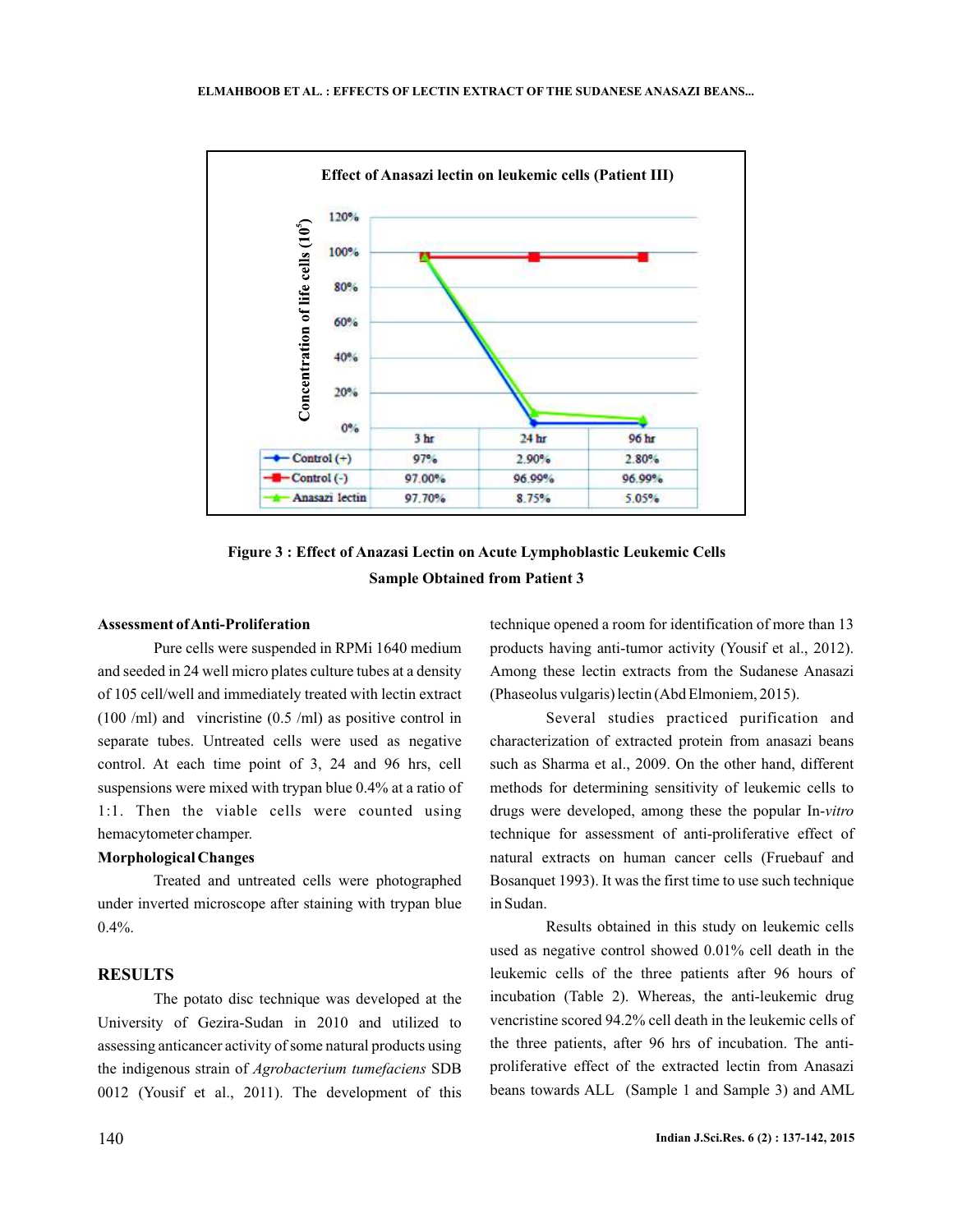| <b>Treatment</b> | Cell Death After 96 hrs $(\% )$ |          |          |  |  |
|------------------|---------------------------------|----------|----------|--|--|
|                  | Sample1                         | Sample 2 | Sample 3 |  |  |
| Control          | ιOΓ                             |          | 0.O1     |  |  |
| Vencristine      | ว7.20                           | 97.20    | 97.20    |  |  |
| Anasazi extract  |                                 | 95 15    | 94 Q5    |  |  |

**Table 2 : Effect of Vencristine and Anasazi Bean Extract on the Leukemic Cells 96 hrs After Treatment**

(Sample 2) type of leukemia was significantly  $(P=0.001)$ reduced the percentage of cells death after 24 hours at 67.8% for Sample 1, 86.2% for Sample 2 and 88.95% for Sample 3. Percentage of cell death increased to 87.1%, 88,5% and 92.65% for Sample 1, Sample 2 and Sample 3, respectively, after 96 hrs of incubation; with no significant differences betweenALL andAML type of leukemia for life cells (Fig 1, Fig 2 and Fig. 3). Anazasi lectin was found effective with no differences among samples collected from patients of different ages mentioned in Table 1. Results concluded Anazani lectin extract to be one of the effective products against both relapsed and drug resistant types of leukemia. Drug resistance is considered to be the major cause of chemotherapy failure (Mishra et al., 2005). An example of products used against relapsed and resistant cases of leukemia is concanvalin (A) lectin "Con A" (Faherina et al., 2011), which triggering an intrinsic mitochondrial pathway and increasing reactive oxygen species (ROS) in leukemic cells. Therefore, results obtained in this study announced Anazasi lectin to be one of the products that may act similarly as conAlectin.

### **REFERENCES**

- Abd Elmoniem Ahmed Mohamed El Mahboob; 2015. Screening Anazasi (Phaseolus vulgaris) lectins for antitumor and anticancer activity. MSc Thesis- Bioscience and Biotechnology Journal of Faculty of Engineering and Technology-University of Gezira, Sudan.
- Abulleav, F.I. and Conzeleza, E. de Mejia, 1997. "Antitumor effect of plant lectin". Natural Toxin, 4:157-163.
- Cheng, C; Puic, H; Leung, W., 2003. Extended followup of long-term surviours of childhood acute lymphoblastic leukemia. N Engl. J. Med., 349 (7): 640-649.

Faderl S., O'Brien S., Puic, H., 2010.Acute Lymophoblastic leukemia: concepts and strategies. Cancer, 116(5): 1165-1176.

- Faherina-Martins, G.V., da Silveria A. L., Remos, M.V; Marques-Santos, L.F; Arauyjos, D.A; 2011. Influence of fetal bovine serum on cytotoxin and gentoxic effect of lectin in MCF-7 cells. J. Biochem: Mol, Topical, **25**(5): 290-306.
- Fruebauf, J. P, Bosanquet A. G, 1993. Principles practice oncol. **7** : 1-16.
- Gaynon P. S, Trigg M. E and Heerema N. A, 2000. Children's cancer group trials in childhood acute lymphoblastic leukemia : 1983-1995. Leukemia, (12): 2223-2233. **14**
- Konska G., Wojtwoicz U, Pituch-Noworolska A., 2008. Possible application of lectins in diagnostics and therapy. Part 1. Diagnostic application Przegl Lek., **65**(4): 189-194.
- Kuwahara I., Ikebuchi K., Niitsu H., MiyazawY., Fyrukawa K, 2002. Changes in N-glycosilation of human stromal cells by telomerase expression. Biochem. Biophys Res. Commun., 301: 293-297.
- Lowery O. H, Rosebrough N. J., Ronadal R. J., 1951. Protein measurement with the folin-phenol reagent. J. Bio. Chem., **193**: 265-275.
- Mishra S., Zhang B., Cunnik J. M., Heisterkamp N. and Groffen J., 2005. Resistance to lmatinlb of Ber/AbL P190 Lymphoblastic Leukemia Cells. Cancer Res., 66. 5387-5393.
- Mishra S., Zhang B., Cunnik J. M., Heisterkamp N., Groffen J., 2005. Resistance to Lamtilb of Bcr/Abl P 190. Lymphoblastic leukemia cells. Cancer Res. : 5387-5393. **66**
- Robison Ll, Pui H. and Look A. T., 2008. Acute lymphoblastic leukemia, lancet. (9617): 1030- **371** 1043.